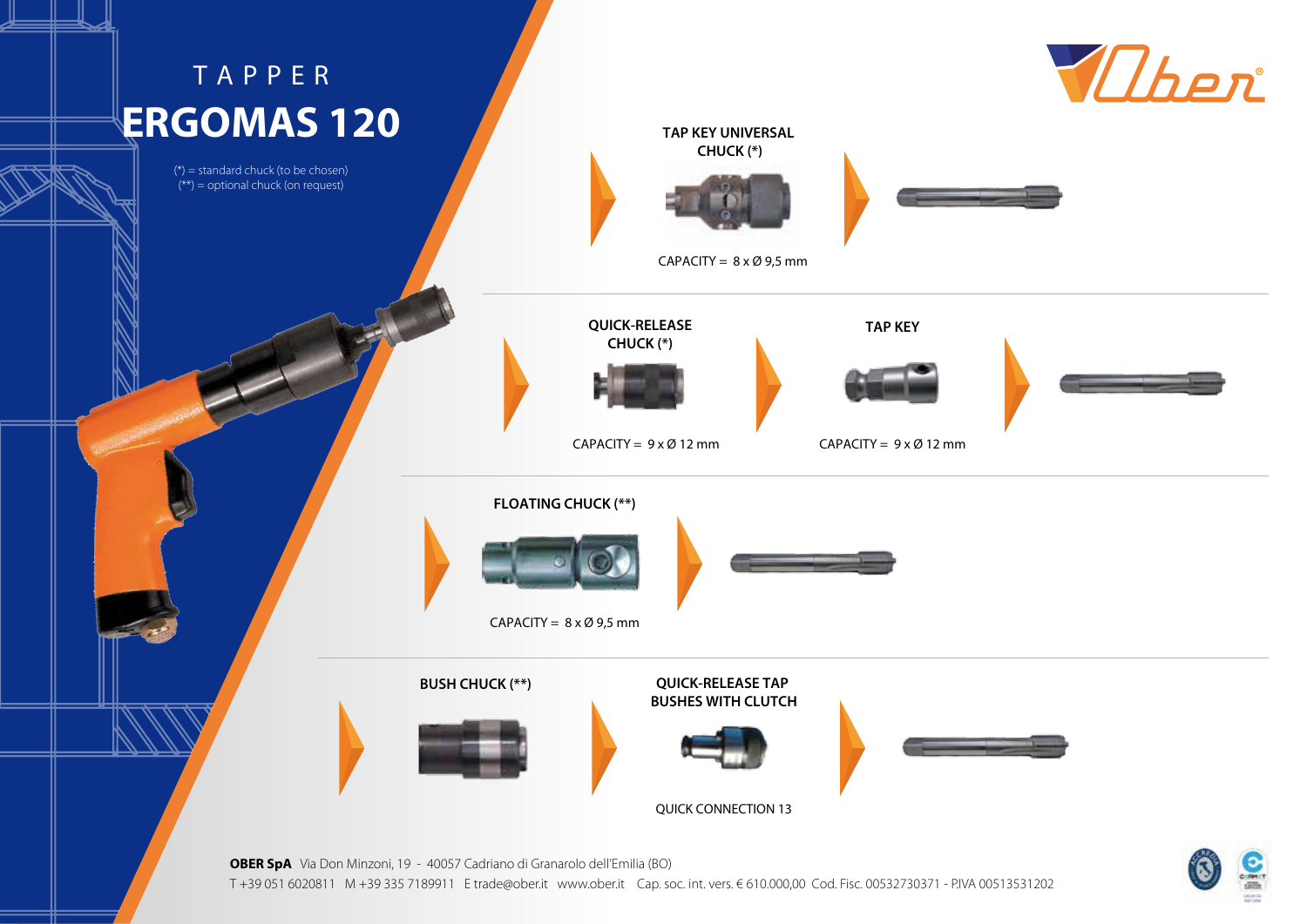## TAPPER **ERGOMAS 120D**

 $(*)$  = standard chuck (to be chosen)  $(**)$  = optional chuck (on request)





**OBER SpA** Via Don Minzoni, 19 - 40057 Cadriano di Granarolo dell'Emilia (BO) T +39 051 6020811 M +39 335 7189911 E trade@ober.it www.ober.it Cap. soc. int. vers. € 610.000,00 Cod. Fisc. 00532730371 - P.IVA 00513531202

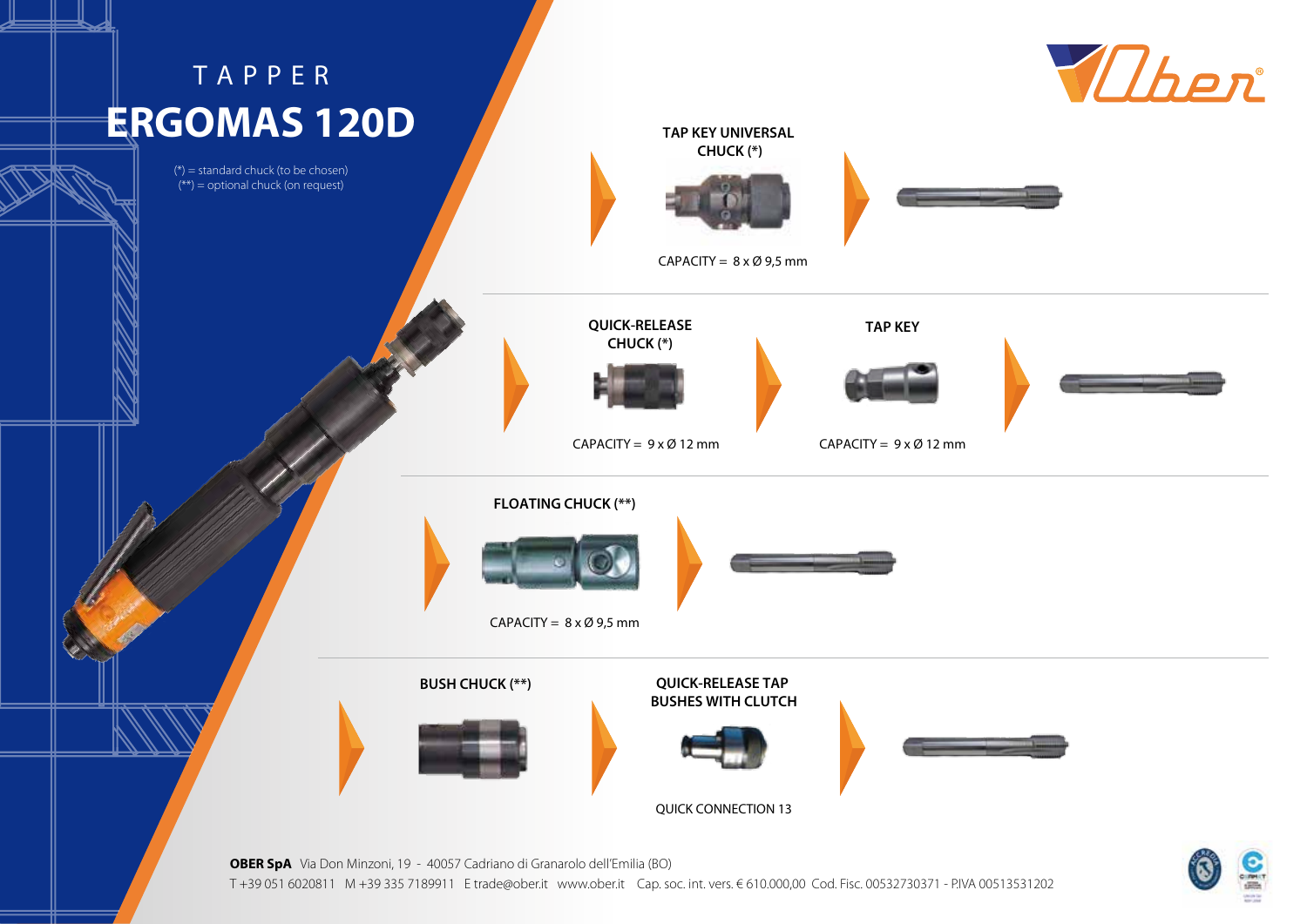

T +39 051 6020811 M +39 335 7189911 E trade@ober.it www.ober.it Cap. soc. int. vers. € 610.000,00 Cod. Fisc. 00532730371 - P.IVA 00513531202

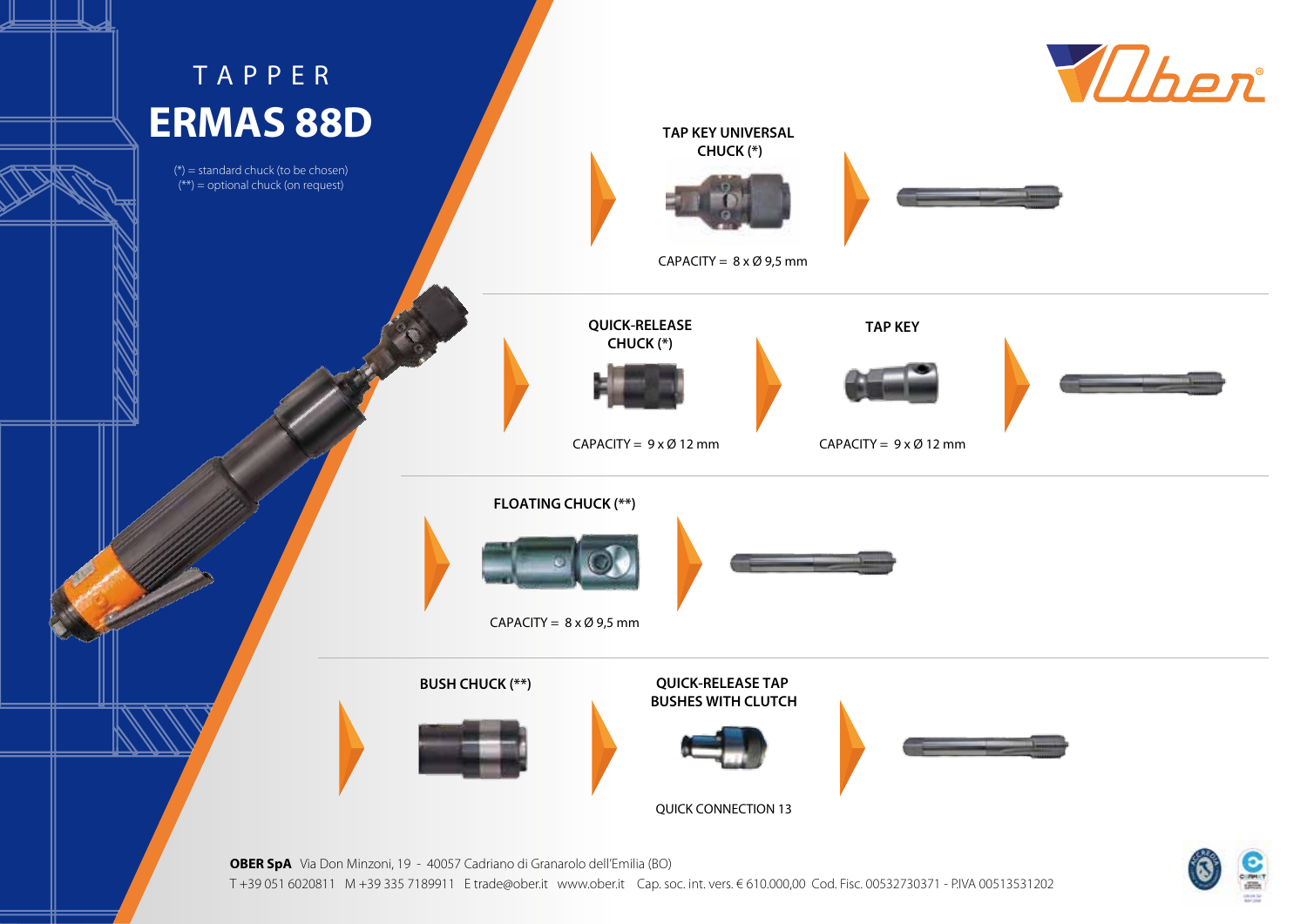

**OBER SpA** Via Don Minzoni, 19 - 40057 Cadriano di Granarolo dell'Emilia (BO) T +39 051 6020811 M +39 335 7189911 E trade@ober.it www.ober.it Cap. soc. int. vers. € 610.000,00 Cod. Fisc. 00532730371 - P.IVA 00513531202